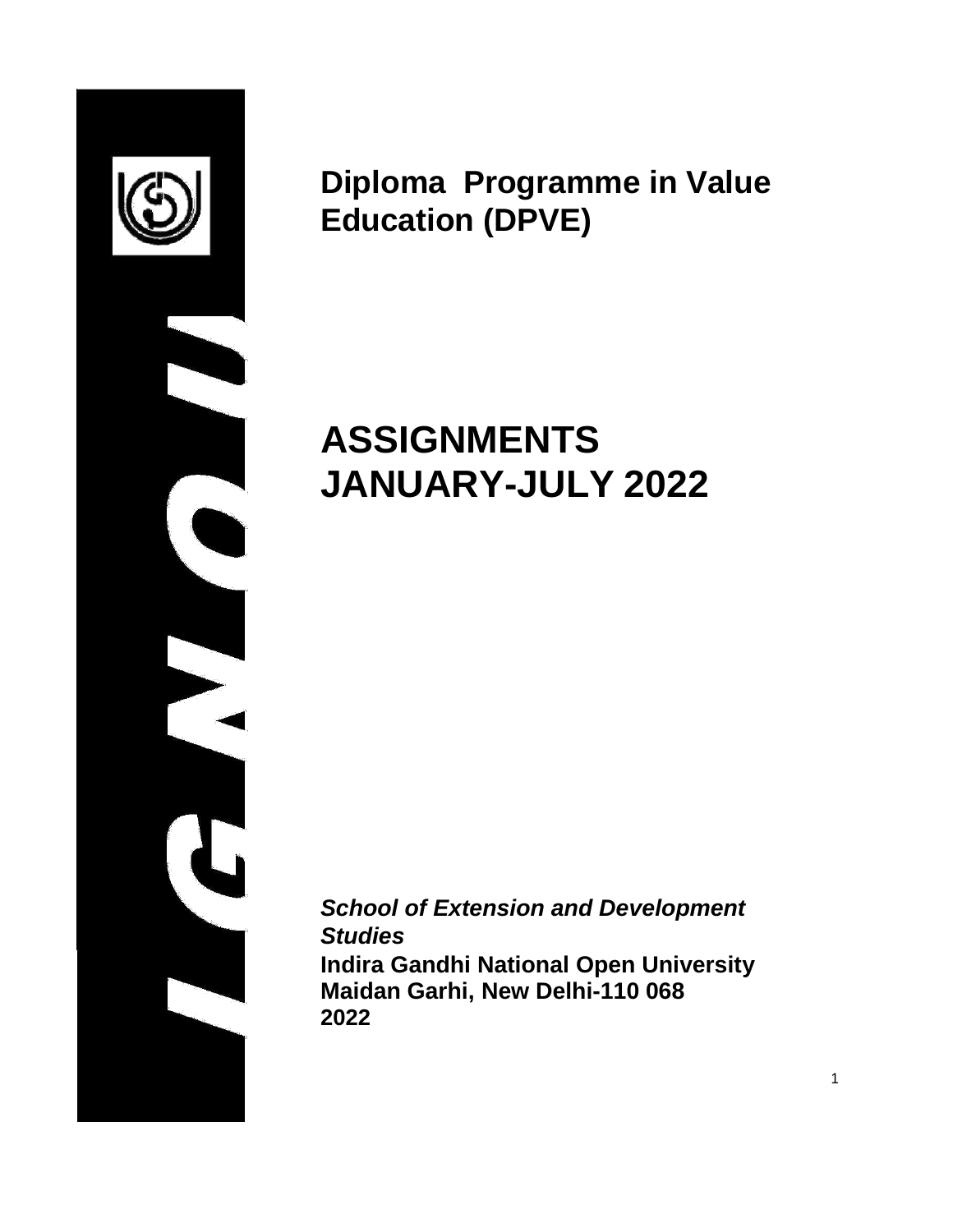#### **ASSIGNMENTS FOR DIPLOMA PROGRAMME IN VALUE EDUCATION (SOEDS) JANUARY and JULY-2022**

#### **Dear Student,**

As per laid down guidelines of the university, you have to complete one assignment before the term end examination. . The assignment carries 30% weightage. The questions are analytical and descriptive by nature. Therefore take your assignments very seriously. The main purpose of the assignments is to inspire you to thoroughly read the study materials and also to test your comprehension of the learning materials. It is advised that you should not reproduce the study materials, rather apply your judgment and if possible consult reference books and related text materials before answering the assignments. However, you do not have to be worry enough about non-availability of extra reading materials for working on the assignments.

Complete the responses on assignments in all respects. Check that you have not inadvertently left answering any question before submitting the assignments. Incomplete assignment will ensure you poor grade.

If you fail to get pass grade in any assignment, you have to submit it again. However, once you get the pass grade in an assignment, you can not resubmit it for improvement of the grade.

Remember that **you have to write the answers of the assignments in your own handwriting** and should not send **typed assignments**.

You should submit the assignments before the due date to the Programme Coordinator given below.

| <b>For January Cycle</b> |                                                              | Whom to send                                                                                                       |  |
|--------------------------|--------------------------------------------------------------|--------------------------------------------------------------------------------------------------------------------|--|
|                          | Submission of<br>Assignments                                 | Through post to<br>Dr Grace Don Nemching<br><b>Block 15-F, SOEDS</b><br>IGNOU, MAIDAN GARHI<br><b>DELHI-110068</b> |  |
|                          |                                                              |                                                                                                                    |  |
|                          | Last date:30th<br>,September<br>2022(if datenot<br>extended) |                                                                                                                    |  |

#### **Submission of Assignment**

| <b>For July Cycle</b>                                                | SAME AS<br><b>ABOVE</b> |
|----------------------------------------------------------------------|-------------------------|
| Submission of<br>Assignments                                         |                         |
| Last date:<br>31 <sup>st</sup> March, 2023 (If<br>date not extended) |                         |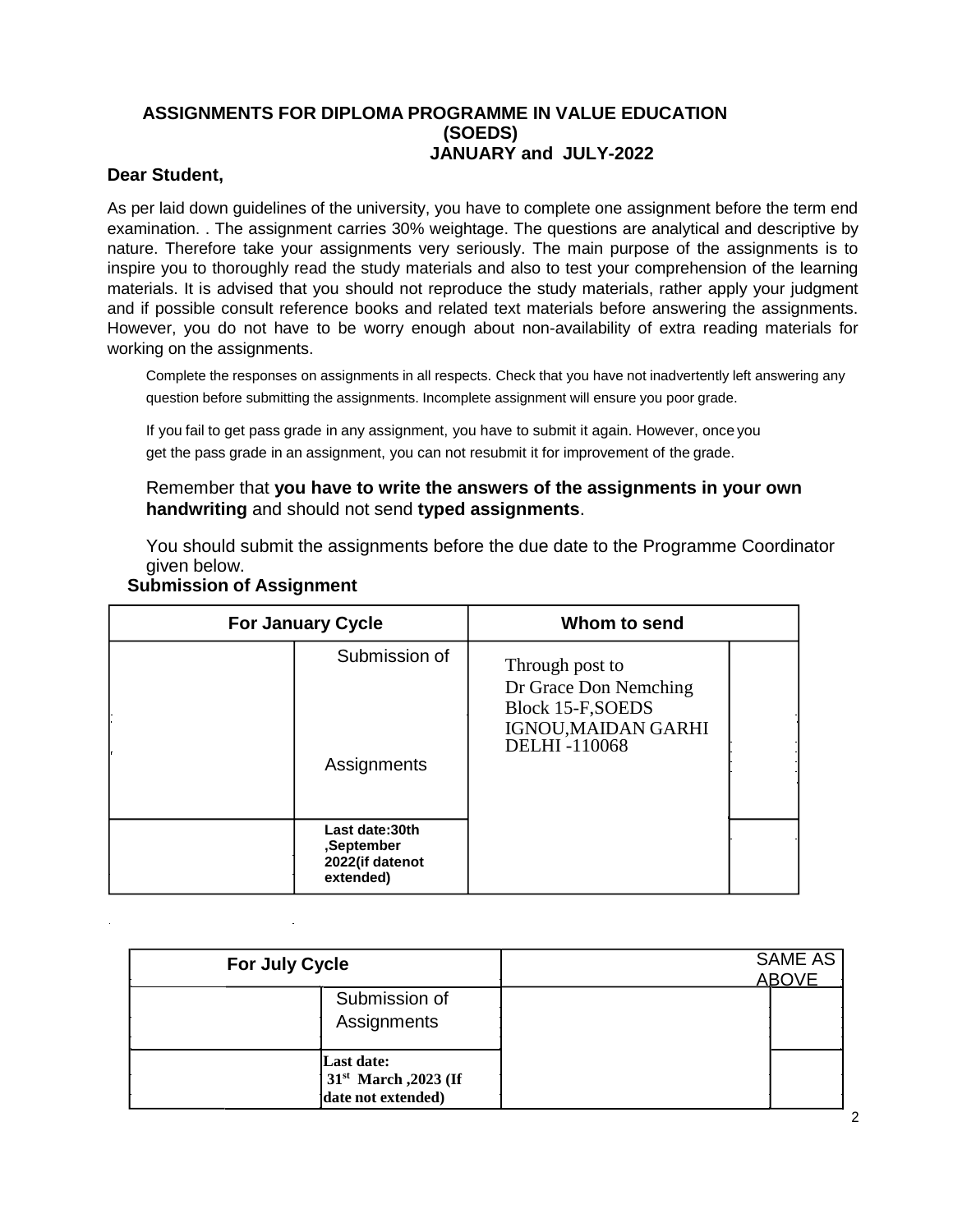#### **DIPLOMA PROGRAMME IN VALUE EDUCATION**

# **( BEDS 001)**

**Dear Student,**

**MARKS-100**

**COVERAGE: This Assignment covers all the Blocks. Now read the following questions carefully and start working. You have to answer all questions.**

| Q.1 Discuss the need for Value Oriented Education?                                    | (25<br>marks)<br>(25 |
|---------------------------------------------------------------------------------------|----------------------|
| Q.2. What are the different facets of Morality? Discuss                               | marks)               |
| Q.3. What do you understand by Cultural Pluralism? Explain                            | (25)<br>marks)       |
| Q4. What are the components of character? Discuss character-<br>personality patterns? | (25)<br>marks)       |

### **( BEDS 002)**

**MARKS-100**

**Dear Student,**

.

**COVERAGE: This Assignment covers all the Blocks. Now read the following questions carefully and start working. You have to answer all questions.**

| Q1. What are the stages of Social Development in children?      |                      |
|-----------------------------------------------------------------|----------------------|
| Explain                                                         | $(25 \text{ marks})$ |
| Q2. What is Socialization? Explain what is early Socialization? | (25 marks)           |
| Q3. Explain the positive and negative effects of Media?         | $(25 \text{ marks})$ |
| Q4. What do you understand by Interaction? Explain Verbal       |                      |
| Interaction?                                                    | $(25 \text{ marks})$ |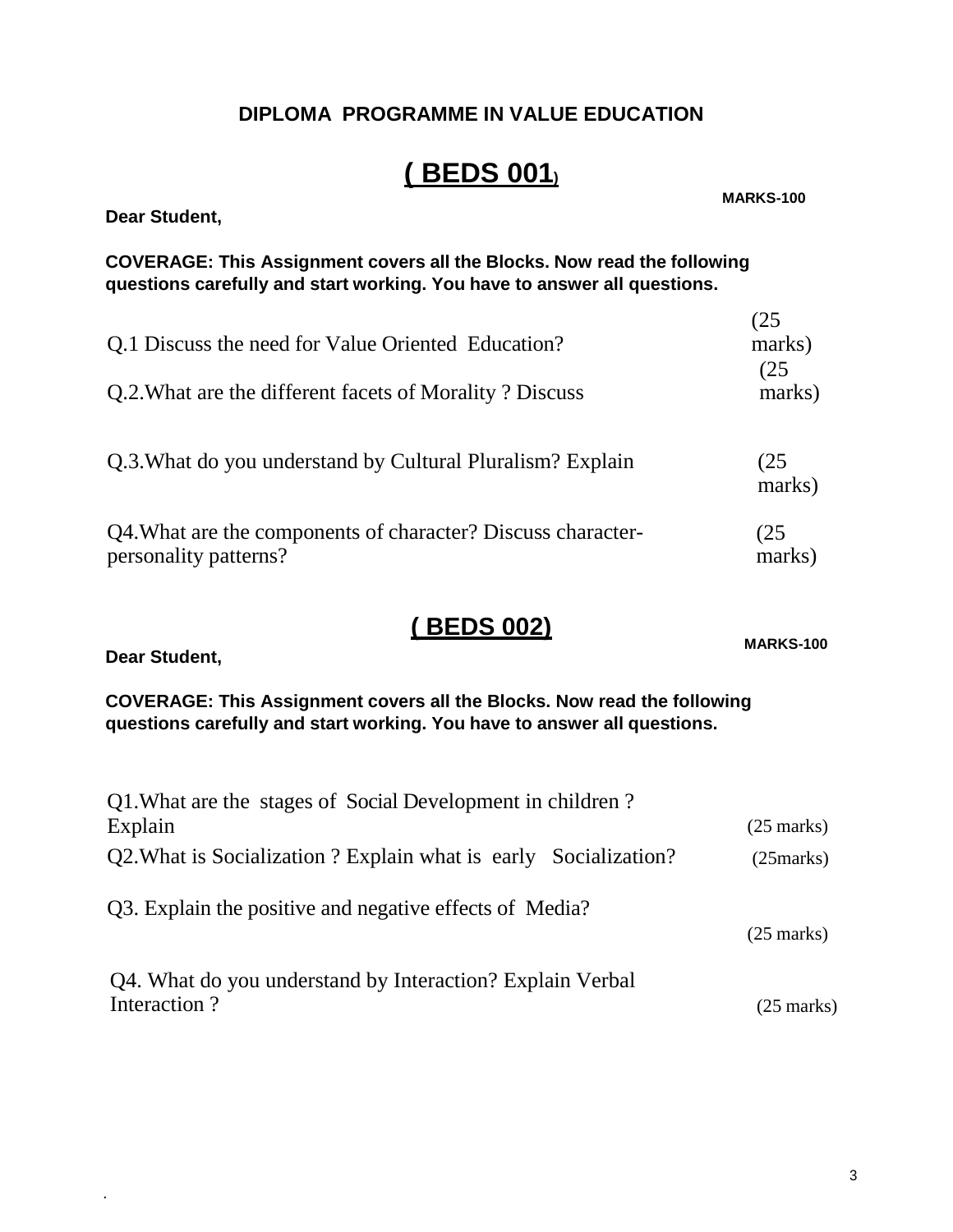# **( BEDS 003) MARKS-100**

#### **Dear Student, COVERAGE: This Assignment covers all the Blocks. Now read the following questions carefully and start working. You have to answer all questions.**

Q1. Explain any two Value Development Approaches?

| Q2. What are co-curricular activities? Why are they<br>important?                       | $(25 \text{ marks})$<br>$(25 \text{ marks})$ |
|-----------------------------------------------------------------------------------------|----------------------------------------------|
| Q3. What is Case Studies ? Explain the advantages and<br>disadvantages of Case studies? | $(25 \text{ marks})$                         |
| Q4. What is Formal and Informal Curriculum? Explain                                     | (25 marks)                                   |

# **(BEDS 004)**

**MARKS-100**

**Dear Student,**

**COVERAGE: This Assignment covers all the Blocks. Now read the following questions carefully and start working. You have to answer all questions.**

Q1. What do you understand by Attitude? Explain Attitude (25 marks) Formation and ways to foster Positive Attitude ?

Q2. Explain Nature and Nurture –Symbiotic Relationship? (25 marks)

#### **YOU HAVE TO DO 2 QUESTIONS FROM BEDS 004,BLOCK 3 (ACTIVITIES) WHICH CARRIES 25 MARKS EACH**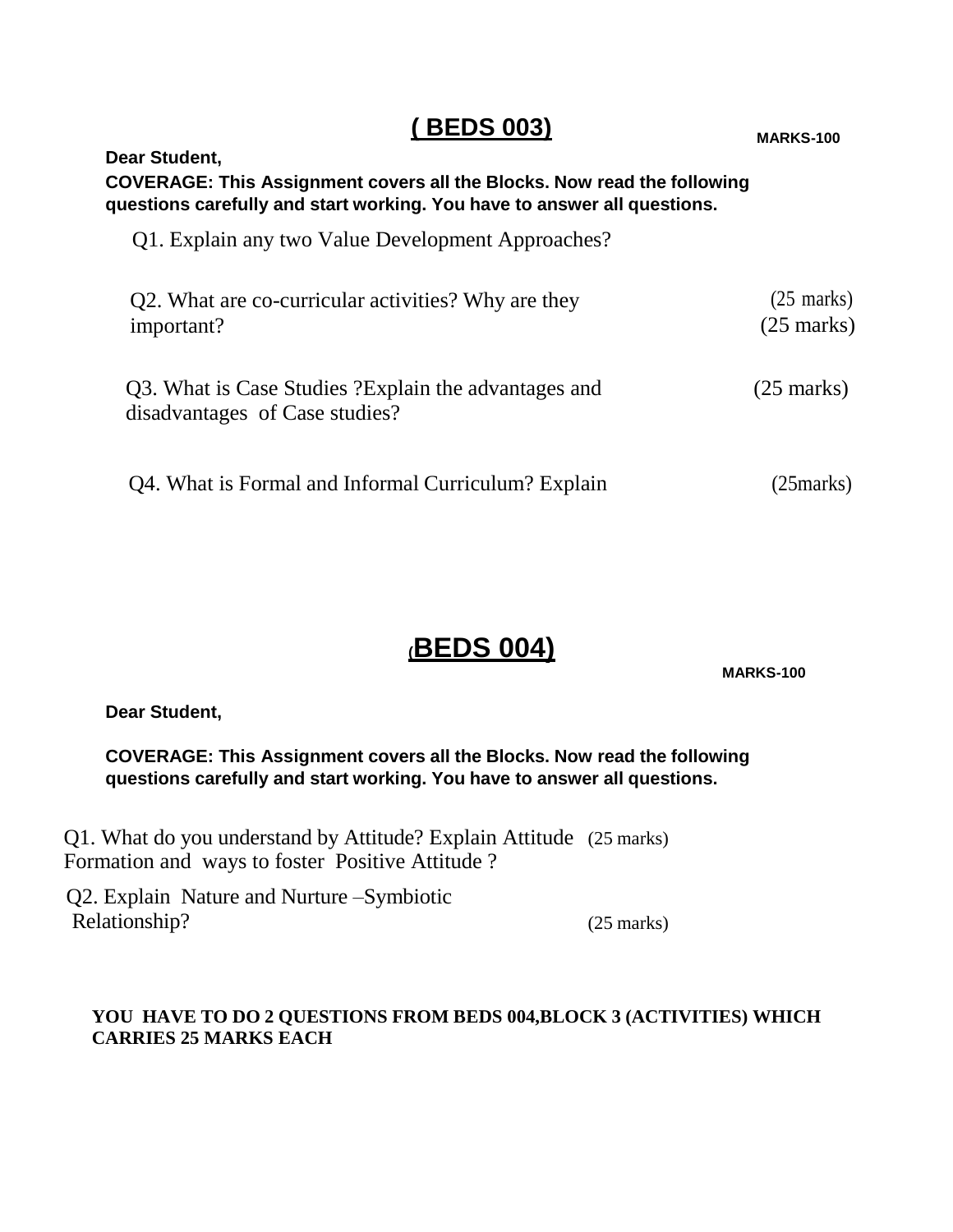# **(BEDS 00 5)**

**MARKS-100**

**Dear Student,**

**COVERAGE: This Assignment covers all the Blocks. Now read the followingquestions carefully and start working. You have to answer all questions.**

Q1.What is Creative, Innovative and Positive Thinking? Explain ( 20 Marks)

Q2. What are the characteristics and importance of Self – Reliance? (20 marks)

Q3. Why is Art of Listening important ? Explain the qualities of a Good Listener? (20 marks)

Q4. What is the importance of Sports and Games? Discuss (20 marks)

Q5. Write notes on:  $10x2 = (20 \text{ marks})$ (i)Effective Communication (ii) Concept and Meaning of Performing and Visual Arts